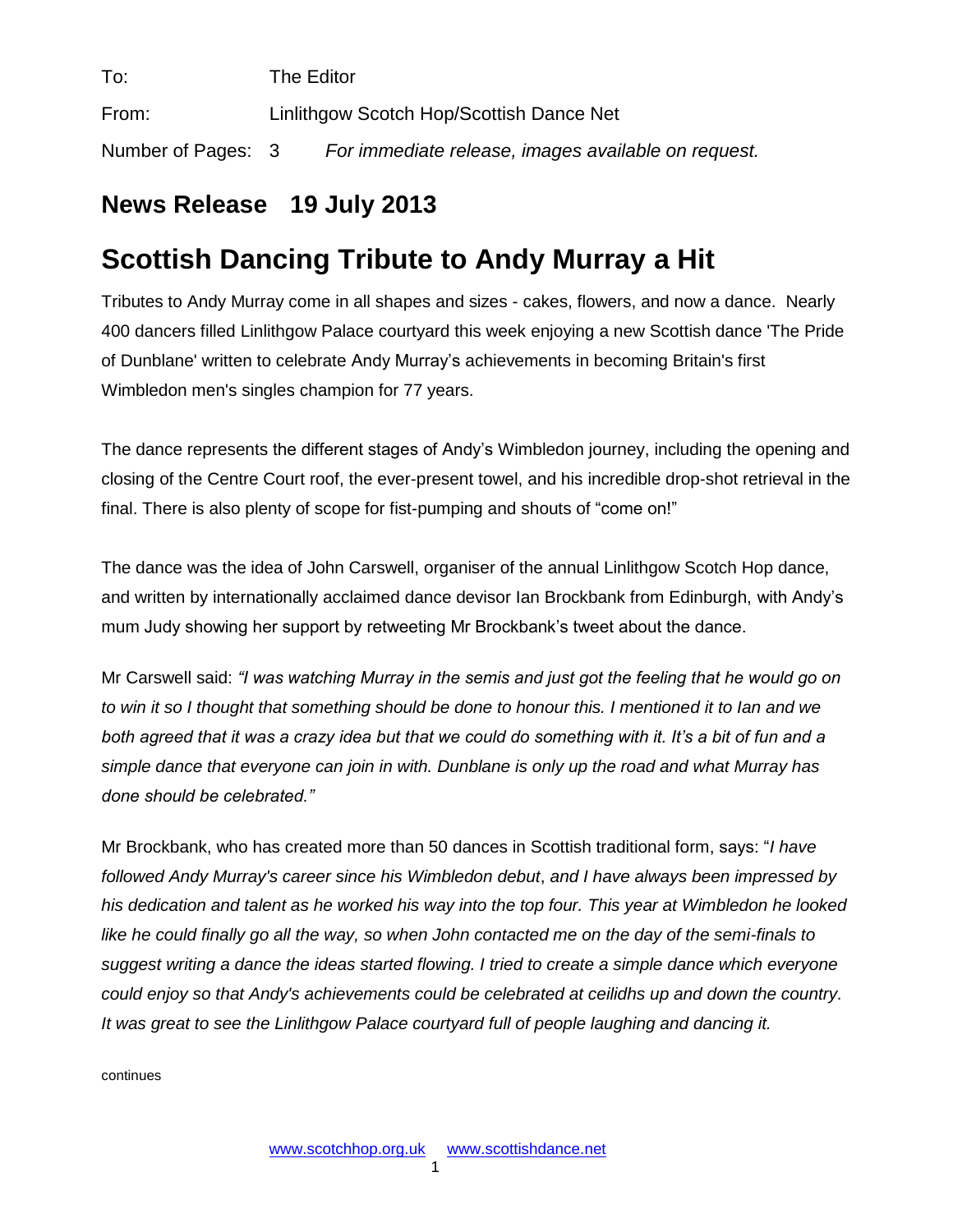The Pride of Dunblane was premiered at Linlithgow Scotch Hop on Wednesday 17th July. The instructions are available for free download from [www.scottishdance.net](http://www.scottishdance.net/) and [www.scotchhop.org.uk.](http://www.scotchhop.org.uk/)

Elizabeth Foster, Executive Officer of The Royal Scottish Country Dance Society, attended the premiere of the Pride of Dunblane and joined in the dance. She said, "*It was great to be part of a country dancing tribute recognising Andy Murray's wonderful achievement at Wimbledon. It really caught the mood of the people. I would hope to see the Murray family trying the dance out themselves in the not too distant future. The open invitation is there!"*

The Linlithgow Scotch Hop is a series of open air social Scottish dances, open to all, which runs for five Wednesday nights in the summer in the stunning setting of the courtyard of Linlithgow Palace. The Sports Hall in Linlithgow Outdoor Centre hall is used if it is wet. Tickets for the event cost £7.50 and include tea and shortbread, children under 12 are free, concessions and season tickets for all 5 nights of dancing are also available, look online for more information. ENDS

## **NOTES TO EDITORS**

- Linlithgow Hop Scotch is the brain child of John Carswell. It is now in its 24 year, Historic Scotland paved the countyard of Linlithgow Palace 25 years ago, and aims to provide lively, friendly and fun Scottish Dancing for All with great Scottish bands in a unique setting.
- To date 35,000 people of all ages and from all over the world have enjoyed watching and taking part in the Scottish dancing all of which is planned and delivered by John Carswell and members of Linlithgow Scottish Country Dance Club.
- Ian Brockbank is the devisor of over fifty dances in Scottish traditional form which are enjoyed around the world. These range from simple dances which can be learned at a ceilidh to dances intended for performance. 'A Trip to Lorient' and 'Festival Interceltique' formed part of Scotland's contribution as the "invited nation" at the annual Festival of the Celtic nations in Lorient, France and show both ends of the spectrum. 'Orwell Lodge Strathspey' was one of the dances in the collection published by the Royal Scottish Country Dance Society in honour of H.M. The Queen's 60th Jubilee and presented to her at Holyrood Palace recently. Ian's web site, [www.scottishdance.net,](http://www.scottishdance.net/) is one of the central web sites for Scottish dancing.
- John Carswell has danced all over the world as well as winning competitions, demonstrating, calling and inspiring others to enjoy Scottish dancing for 60 years. He lives in Linlithgow having grown up dancing in south east England and in village halls all over the Highlands and islands. He is keen to ensure our children continue to enjoy Scottish Dancing and is regularly asked by local schools and for International Exchange events to delivery their Scottish Dancing lessons. All of this he does in his own time for no charge.
- Ian Brockbank grew up with ceilidh dances in Forres in North East Scotland. He now lives in Edinburgh and has danced and performed internationally, including in the Edinburgh Tattoo and regular performances in the Edinburgh Festival Fringe. As well as devising